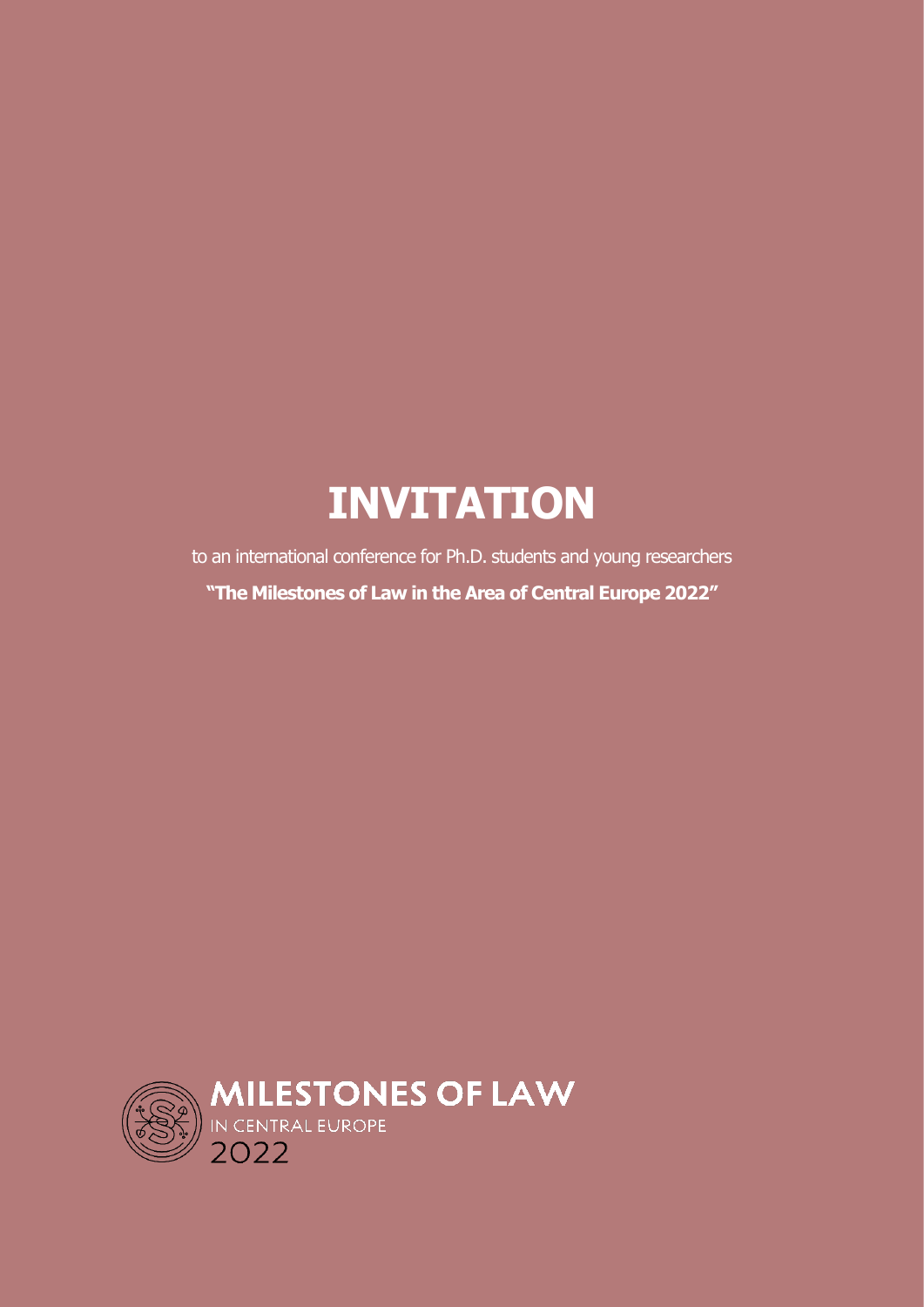#### Dear colleagues,

we are happy to hereby invite you to the  $16<sup>th</sup>$  annual international scholarly conference for Ph.D. students and young researchers entitled **"The Milestones of Law in the Area of Central Europe 2022"** organised by the Comenius University in Bratislava, Faculty of Law.

The conference will be held under the auspices of the Dean of Faculty of Law, Comenius University in Bratislava, doc. JUDr. Eduard Burda, PhD. on **24 June 2022 (Friday)** and will be held in a **hybrid form** - in the premises of the Faculty of Law, Comenius University in Bratislava and at the same time in an audio-visual online form via the Microsoft TEAMS application. Each active participant who decides to attend the conference online will present their paper using electronic device with the camera and microphone switched on.

The conference is intended for all Ph.D. students and law researchers who have not obtained the scientific and pedagogical title of associate professor yet. The registration of conference participants will be carried out through a registration form available at:

### **<https://milniky.flaw.uniba.sk/>**

In the **Registration** section fill in the requested information including the **title of the paper** which you will present at the conference. **Active presentation – personal /online presentation of a paper** at the conference is one of the requirements which have to be met in order to have your paper published in reviewed conference proceedings. These requirements shall apply without any exceptions.

## **Participants shall register for a particular topic, which they select during the registration, from the following list:**

| <b>Section (language)</b>                                                                                                         | <b>Topic</b>                                                                                                                              |
|-----------------------------------------------------------------------------------------------------------------------------------|-------------------------------------------------------------------------------------------------------------------------------------------|
| <b>Legal History, Theory of Law</b><br>and Philosophy of Law, Roman,<br><b>Canon and Ecclesiastical Law</b><br>Section (SK/CZ/EN) | Property Law Changes                                                                                                                      |
| <b>International Law</b><br>and International Relations<br>Section - section no. 1<br>(SK/CZ/EN)                                  | Armed Conflicts and Cyber Threats – Challenges for International Law<br>in the 21 <sup>st</sup> Century                                   |
| <b>International Law</b><br>and International Relations<br>Section - section no. 2<br>(SK/CZ/EN)                                  | Rights and Obligations of Aliens from the Perspective of Private<br><b>International Law</b>                                              |
| <b>Constitutional Law Section</b><br>(SK/CZ/EN)                                                                                   | Thirty Years of the Constitutional Order of the Slovak Republic<br>(Ups and Downs)                                                        |
| <b>Administrative Law,</b><br><b>Information Technology Law</b><br>and Intellectual Property Law<br>Section (SK/CZ/EN)            | Challenges of Public Administration in the Digital Environment                                                                            |
| <b>Environmental and Climate Law</b><br><b>Section (EN)</b>                                                                       | Legal Framework for the Intensification of the Battle Against Climate<br>Change                                                           |
| <b>Financial Law Section</b><br>(SK/CZ/EN)                                                                                        | Contemporary Challenges to Financial Law                                                                                                  |
| <b>Commercial Law Section</b><br>(SK/CZ/EN)                                                                                       | Working Draft of the Legislative Text of the General Legal Regulation<br>of Legal Entities in the Mirror of Corporate Theory and Practice |
| <b>Labour Law Section</b><br>(SK/CZ/EN)                                                                                           | Internet as the Working Place                                                                                                             |
| <b>Civil Law Section (SK/CZ/EN)</b>                                                                                               | Legal Regulation of Rights in rem in the Context of Recodification<br>of the Civil Code. Tradition or Modernization?                      |
| <b>Criminal Law Section</b><br>(SK/CZ/EN)                                                                                         | Criminalization and Decriminalization in Criminal Law                                                                                     |
| <b>European Law Section (EN)</b>                                                                                                  | Tripod of European Integration: Peace-Values-Welfare                                                                                      |